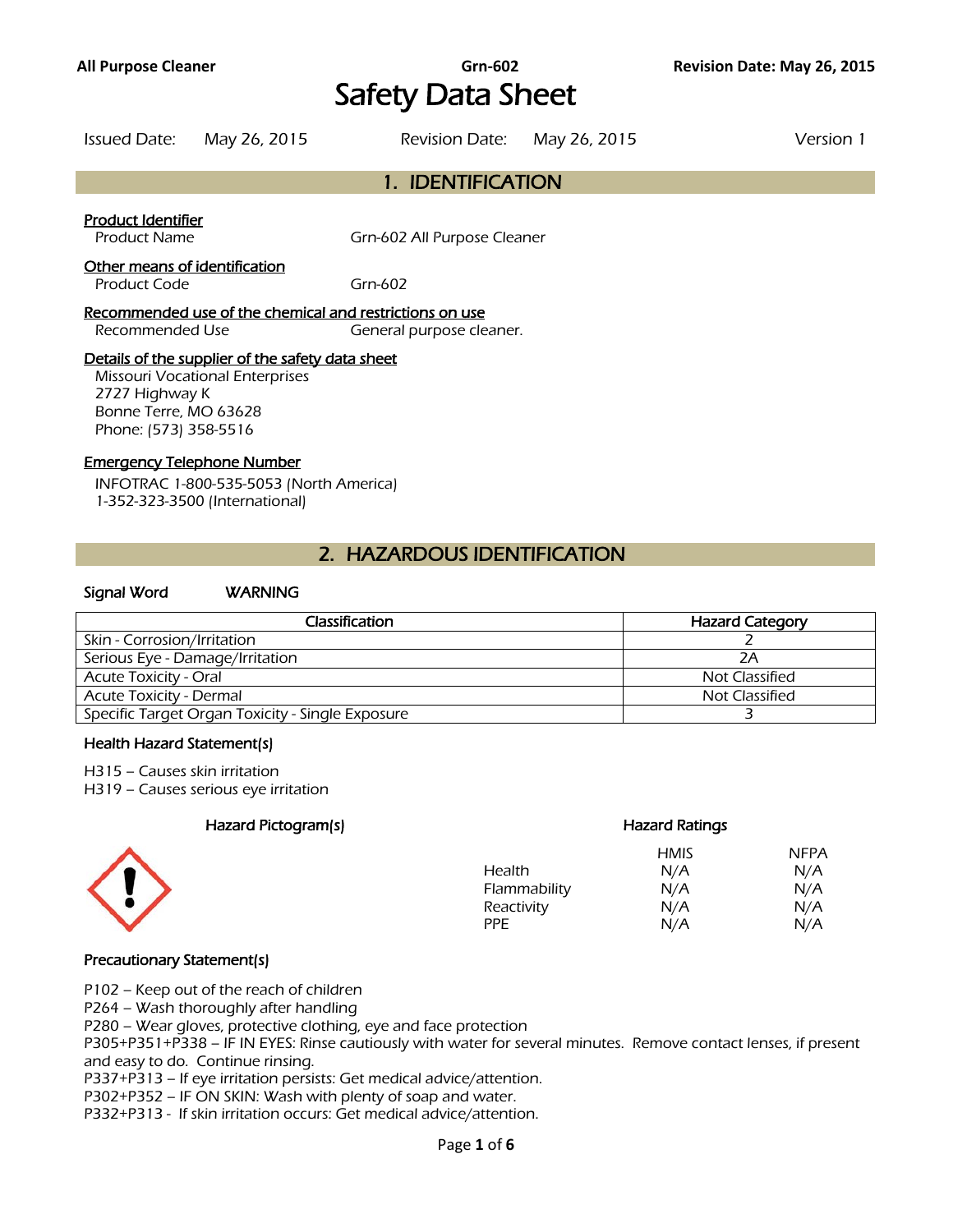P363 – Wash contaminated clothing before reuse.

P420 – Store away from other materials.

P501 – Dispose of contents/container in accordance with local authority requirements.

#### Potential Health Effects

| Skin Contact | Danger: Corrosive: May cause severe irritation, and possibly burns                   |
|--------------|--------------------------------------------------------------------------------------|
| Eve Contact  | Danger: Corrosive: May cause severe irritation, and possibly irreversible eye damage |
| Inhalation   | May cause irritation                                                                 |
| Ingestion    | May cause irritation, pain, burns, vomiting, nausea, and diarrhea                    |

# 3. COMPOSITION/INFORMATION ON INGREDIENT

| <b>Chemical Name/Pure Substance</b> | CAS#         | Weight-% |
|-------------------------------------|--------------|----------|
| Non-Ionic Surfactant                | Proprietary  | $5 - 10$ |
| N,N-dimethtyl 9-decenamide          | 1356964-77-6 | $1 - 5$  |
| Sodium metasilicate                 | 6834-92-0    | 1-5      |
|                                     |              |          |

\*\*If Chemical Name/CAS No is "proprietary" and/or Weight-% is listed as a range, the specific chemical identity and/or percentage of composition has been withheld as a trade secret.

### 4. FIRST-AID MEASURES

| <b>General Advice</b> | If you feel unwell, seek medical advice (show label where possible).                                                                                                                                                                   |
|-----------------------|----------------------------------------------------------------------------------------------------------------------------------------------------------------------------------------------------------------------------------------|
| <b>Eye Contact</b>    | Immediately flush eyes with water for at least 15 minutes while holding eyelids open. If<br>easy to do, remove contact lens after the first 2 minutes. Continue rinsing. Get medical<br>attention if irritation develops and persists. |
| <b>Skin Contact</b>   | Wash with plenty of soap and water. If skin irritation occurs: Get medical advice/attention.<br>Wash contaminated clothing before reuse.                                                                                               |
| <b>Inhalation</b>     | Move to fresh air. Call a physician if symptoms develop or persist.                                                                                                                                                                    |
| Ingestion             | Rinse mouth. Get medical attention if symptoms occur.                                                                                                                                                                                  |

### Most important symptoms and effects

Symptoms may include stinging, tearing, redness, swelling, and blurred vision. Skin irritation. May cause redness and pain.

# 5. FIRE-FIGHTING MEASURES

### Extinguishing Media

Suitable Extinguishing Media: Dry chemicals, foam, carbon dioxide, water fog Unsuitable Extinguishing Media: Not available

### Specific Hazards Arising from the Chemical

During fire, gases hazardous to health may be formed.

### Protective equipment and precautions for firefighters

Self-contained breathing apparatus and full protective clothing must be worn in case of fire.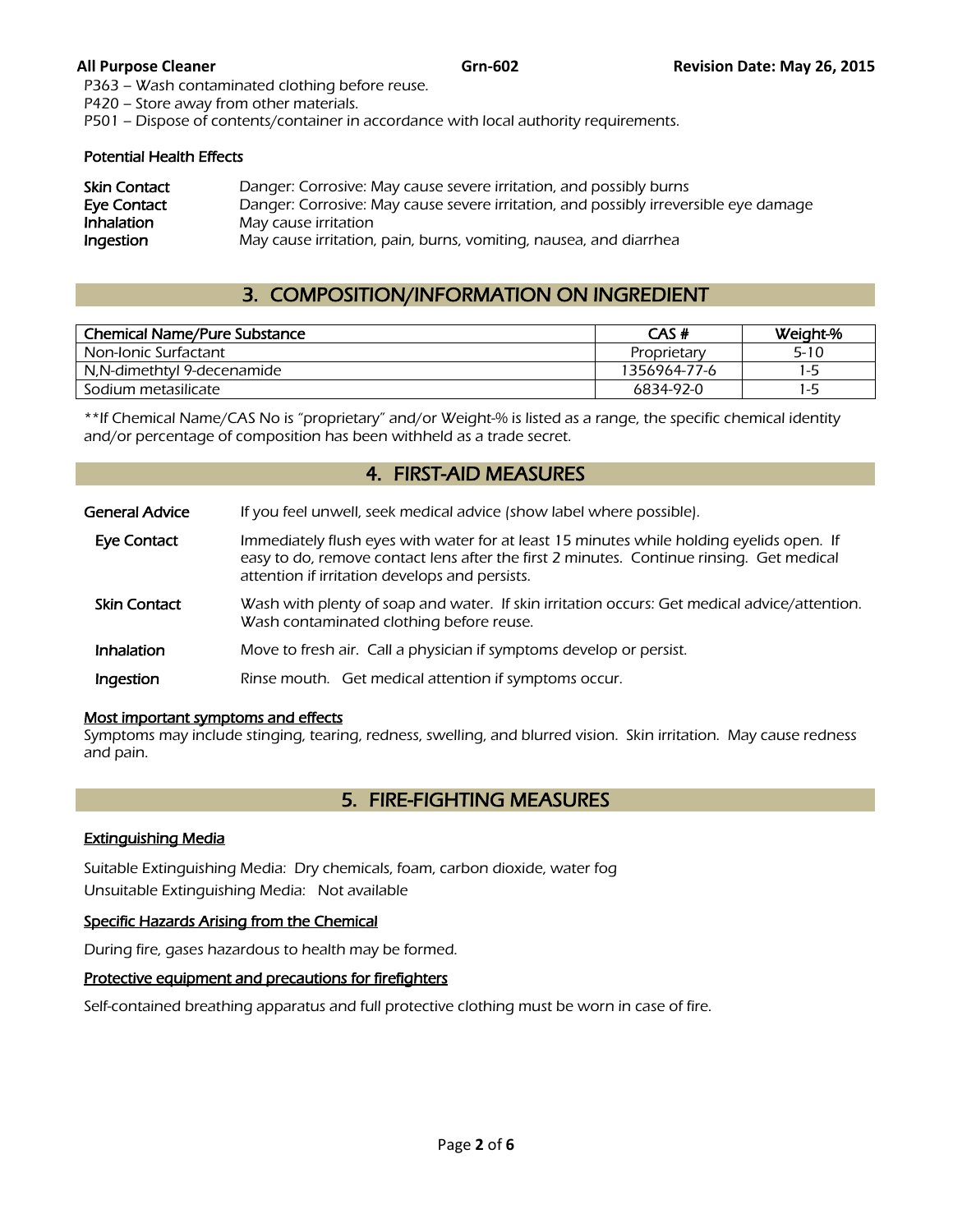# 6. ACCIDENTAL RELEASE MEASURES

### Personal precautions, protective equipment and emergency procedures

| Personal precautions                              | Keep unnecessary personnel away. Ensure adequate ventilation. Wear<br>appropriate protective equipment and clothing during clean-up. Do not<br>touch damaged containers or spilled material unless wearing appropriate<br>protective clothing. For personal protection, see section 8 of the SDS.                                                                                     |  |
|---------------------------------------------------|---------------------------------------------------------------------------------------------------------------------------------------------------------------------------------------------------------------------------------------------------------------------------------------------------------------------------------------------------------------------------------------|--|
| <b>Environmental precautions</b>                  | Prevent from entering into soil, ditches, sewers, waterways and/or<br>groundwater. See Section 12, Ecological Information. See Section 13:<br>DISPOSAL CONSIDERATIONS.                                                                                                                                                                                                                |  |
| Methods and material for containment and clean up |                                                                                                                                                                                                                                                                                                                                                                                       |  |
| <b>Methods for Containment</b>                    | Prevent further leakage or spillage if safe to do so.                                                                                                                                                                                                                                                                                                                                 |  |
| Methods for Clean up                              | Large spills: Absorb in vermiculite, dry sand or earth and place into<br>containers. Following product recovery, flush area with water. Small spills:<br>Wipe up with absorbent material (e.g. cloth, fleece). Clean surface<br>thoroughly to remove residual contamination. Never return spills to<br>original containers for re-use. For waste disposal, see section 13 of the SDS. |  |
|                                                   |                                                                                                                                                                                                                                                                                                                                                                                       |  |

## 7. HANDLING AND STORAGE

### Precautions for safe handling

Wear appropriate personal protective equipment. Avoid contact with eyes. Avoid contact with skin. Avoid contact with clothing. Provide adequate ventilation. Do not mix with other chemicals. Observe good industrial hygiene practices.

### Conditions for safe storage, including any incompatibilities

Store in original tightly closed container. Store away from incompatible material (see Section 10 of the SDS). Keep at temperatures between 4 and 49°C. Keep out of reach of children.

# 8. EXPOSURE CONTROLS/PERSONAL PROTECTION

| Appropriate engineering controls<br><b>Engineering Controls</b>       | Use general ventilation. Provide eyewash station.                                                                                                                                                                              |  |
|-----------------------------------------------------------------------|--------------------------------------------------------------------------------------------------------------------------------------------------------------------------------------------------------------------------------|--|
| Individual protection measures, such as personal protective equipment |                                                                                                                                                                                                                                |  |
| Eye/Face Protection                                                   | Wear safety glasses with side shields (or goggles).                                                                                                                                                                            |  |
| Skin and Body Protection                                              | Wear protective gloves.                                                                                                                                                                                                        |  |
| Respiratory Protection                                                | No personal respiratory protective equipment normally required.                                                                                                                                                                |  |
| <b>General Hygiene Considerations</b>                                 | Always observe good personal hygiene measures, such as washing after<br>handling the material and before eating, drinking, and/or smoking.<br>Routinely wash work clothing and protective equipment to remove<br>contaminants. |  |

## 9. PHYSICAL AND CHEMICAL PROPERTIES

### **Appearance**

| Physical State<br>Color |  |
|-------------------------|--|
| <u>Property</u>         |  |
| pН                      |  |

Liquid **Calcular Control Control Citrus/Floral**<br>
Physical Computer Control Control Citrus/Floral Blue green Control Control Control Citrus/Floral Citrus<br>
Odor Threshold Not Determine **Color Blue green** Blue **Blue green Odor Threshold** Not Determined

**Property Values Property 2016 Remarks - Method** 11.7 Concentrate 10.6 (1:20 dilution)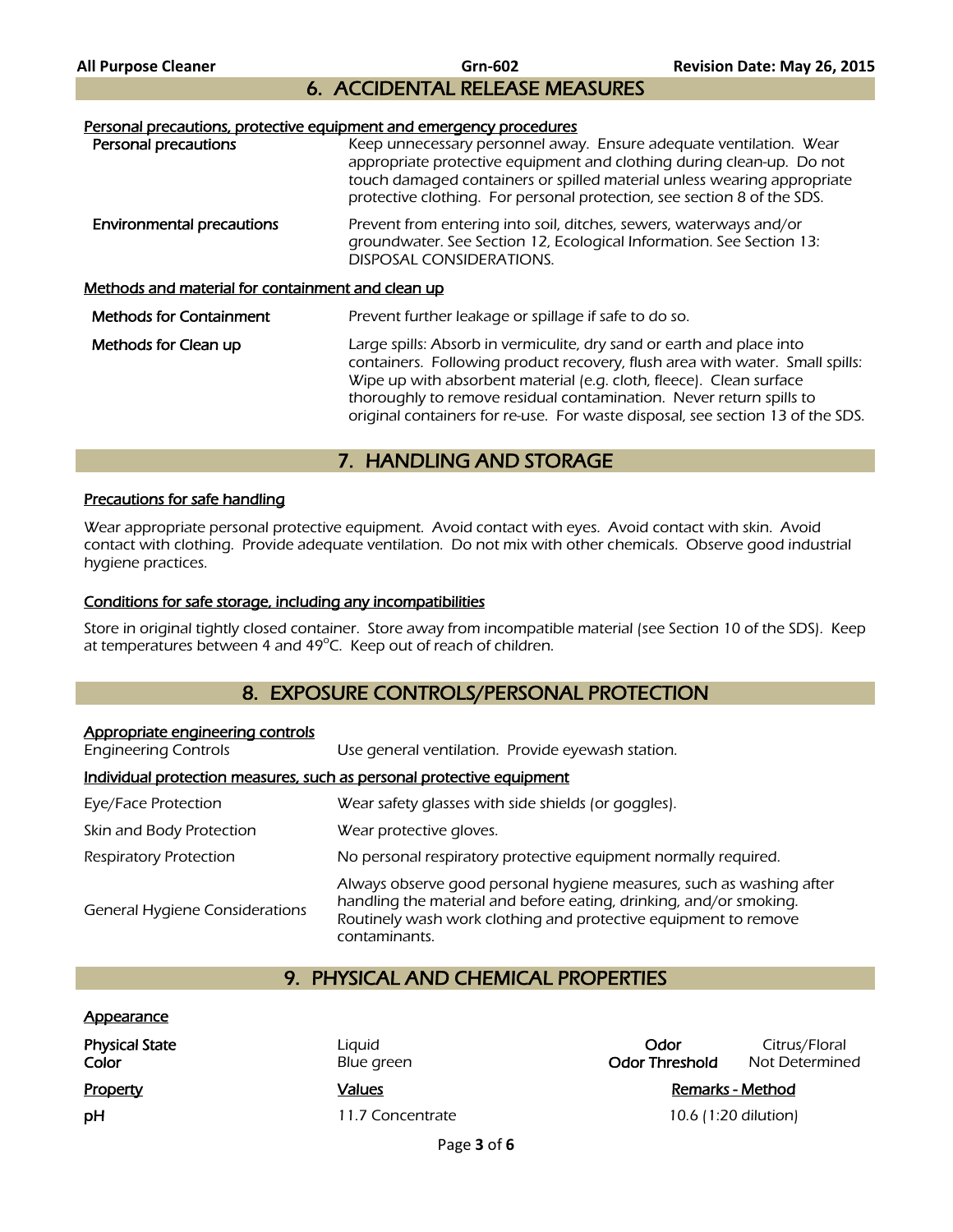All Purpose Cleaner<br>
Melting Point/Freezing Point<br>  $0^{\circ}$  C (32<sup>°</sup> F)<br> **Grn-602 Revision Date: May 26, 2015** Melting Point/Freezing Point  $0^{\circ}$  C (32 $^{\circ}$  F)<br>Boiling Point/Boiling Range 100 $^{\circ}$  C (212 $^{\circ}$  F) Boiling Point/Boiling Range Flash Point None to Boiling **Evaporation Rate** Not Available

Flammability (Solid, Gas) Liquid- Not Applicable Upper Flammability Limits Not Available Lower Flammability Limits Not Available Vapor Pressure Not Available Vapor Density **Not Available** Specific Gravity 1.09 g/mL Water Solubility Not Available Solubility in other solvents Not Available Partition Coefficient Not Available Auto-ignition Temperature Mot Available Decomposition Temperature Mot Available Viscosity Water-thin Explosive Properties<br>
Oxidizing Properties<br>
Not Available

# 10. STABILITY AND REACTIVITY

| Reactivity                                        | Stable under normal conditions.                                       |
|---------------------------------------------------|-----------------------------------------------------------------------|
| <b>Chemical Stability</b>                         | The product is stable under normal conditions.                        |
| <b>Conditions to Avoid</b>                        | Contact with incompatible materials. Do not mix with other chemicals. |
| Incompatible materials                            | Acids. Oxidizing agents.                                              |
| <b>Hazardous Decomposition</b><br><b>Products</b> | No hazardous decomposition products are known.                        |
| <b>Hazardous Polymerization</b>                   | Not Available.                                                        |

# 11. TOXICOLOGICAL INFORMATION

|  | Information on likely routes of exposure |  |
|--|------------------------------------------|--|
|--|------------------------------------------|--|

**Oxidizing Properties** 

| Eye contact                                                                         | Causes serious eye irritation.                                                                                                 |
|-------------------------------------------------------------------------------------|--------------------------------------------------------------------------------------------------------------------------------|
| Skin contact                                                                        | Causes skin irritation.                                                                                                        |
| Ingestion                                                                           | Expected to be a low ingestion hazard.                                                                                         |
| <b>Inhalation</b>                                                                   | No adverse effects due to inhalation are expected.                                                                             |
| Symptoms related to the physical,<br>chemical, and toxicological<br>characteristics | Symptoms may include stinging, tearing, redness, swelling, and blurred<br>vision. Skin irritation. May cause redness and pain. |
| Carcinogenicity                                                                     | This product is not considered to be a carcinogen by IARC, ACGIH, NTP, or<br>OSHA.                                             |
| Reproductive toxicity                                                               | This product is not expected to cause reproductive or developmental effects.                                                   |
| <b>Toxicological information</b>                                                    | Meets GS-37 requirements for skin and eye irritation at the as-used dilution.                                                  |

# 12. ECOLOGICAL INFORMATION

| <b>Ectotoxicity</b>           | The product is not classified as environmentally hazardous. However, this<br>does not exclude the possibility that large or frequent spills can have a<br>harmful or damaging effect on the environment. |
|-------------------------------|----------------------------------------------------------------------------------------------------------------------------------------------------------------------------------------------------------|
| Persistence and degradability | Based on the biodegradability data of the components, this material is<br>expected to be biodegradable.                                                                                                  |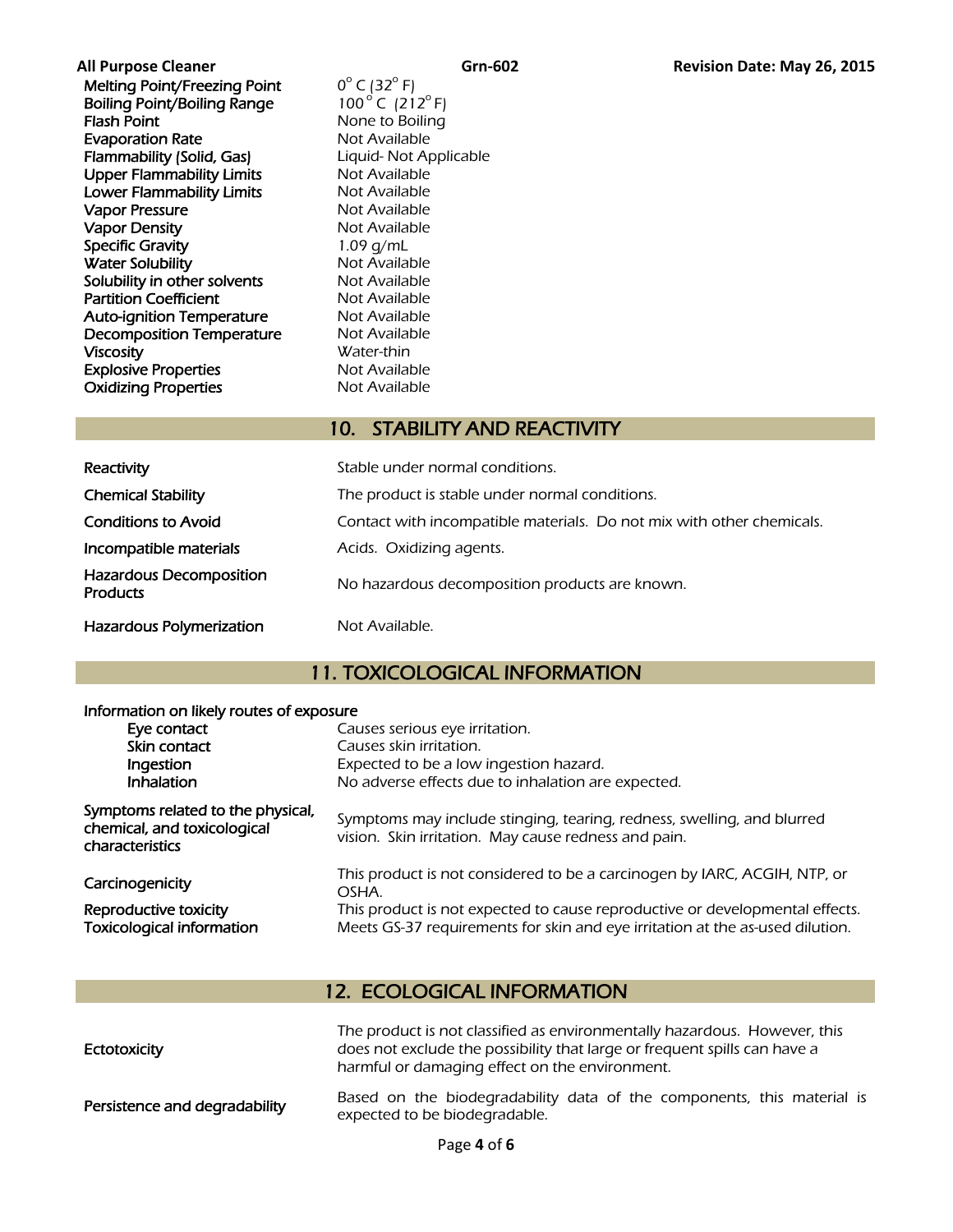| <b>All Purpose Cleaner</b>               | <b>Grn-602</b>                                                                                                                                                                                                   | Revision Date: May 26, 2015                        |  |
|------------------------------------------|------------------------------------------------------------------------------------------------------------------------------------------------------------------------------------------------------------------|----------------------------------------------------|--|
| Bioaccumulative potential                | This material does not contain chemicals that have known bioaccumulative<br>potential.                                                                                                                           |                                                    |  |
| Other adverse effects                    | adverse environmental<br>effects<br>other<br>No.<br>photochemical ozone creation potential, endocrine<br>warming potential) are expected from this component.                                                    | [e.g.<br>depletion,<br>ozone<br>disruption, global |  |
|                                          | <b>13. DISPOSAL CONSIDERATIONS</b>                                                                                                                                                                               |                                                    |  |
| <b>Disposal Instructions</b>             | Collect and reclaim or dispose in sealed containers at licensed waste disposal<br>site. Dispose of contents/container in accordance with<br>local/regional/national/international regulations.                   |                                                    |  |
| Hazardous Waste Code                     | The waste code should be assigned in discussion between the user, the<br>producer and the waste disposal company.                                                                                                |                                                    |  |
| Waste from residues / unused<br>products | Dispose of in accordance with local regulations. Empty containers or liners<br>may retain some product residues. This material and its container must be<br>disposed of in a safe manner.                        |                                                    |  |
| <b>Contaminated Packaging</b>            | Empty containers should be taken to an approved waste handling site for<br>recycling or disposal. Since emptied containers may retain product residue,<br>follow label warnings even after container is emptied. |                                                    |  |
| <b>14. TRANSPORT INFORMATION</b>         |                                                                                                                                                                                                                  |                                                    |  |
| <b>Alata</b>                             | Please see current shipping paper for most up to date shipping information,                                                                                                                                      |                                                    |  |

| <b>NOTE</b>                                            | including exemptions and special circumstances. |
|--------------------------------------------------------|-------------------------------------------------|
| DOT I.D. Number                                        | Not regulated as dangerous goods.               |
| DOT Proper Shipping Name<br><b>DOT Hazard Classes:</b> | Not Available                                   |
| US DOT                                                 | Not Available                                   |
| Road (ADR)                                             | Not Available                                   |
| Air (ICAO/IMDG)                                        | Not Available                                   |
| Sea (IMO/IMDG)                                         | Not Available                                   |
| Packing Group                                          | Not Available                                   |
| <b>DOT Label</b>                                       | Not Available                                   |

# 15. REGULATORY INFORMATION

### U.S. Federal Regulations

Contents of this SDS comply with OSHA Hazard Communication Standard CFR 1910.1200.

### OSHA Hazard Communication Standard (29 CFR 1910.1200)

( X ) Hazardous ( ) Non- Hazardous

**SARA TITLE III**<br>Section 302/304

Extremely Hazardous Substances: No Section 311/312 (40CFR370) Hazardous Categories: No Section 313 **Section 313** Contains the following SARA 313 Toxic Release Chemicals: No

**CERCLA** 

CERCLA Regulatory Mot Applicable